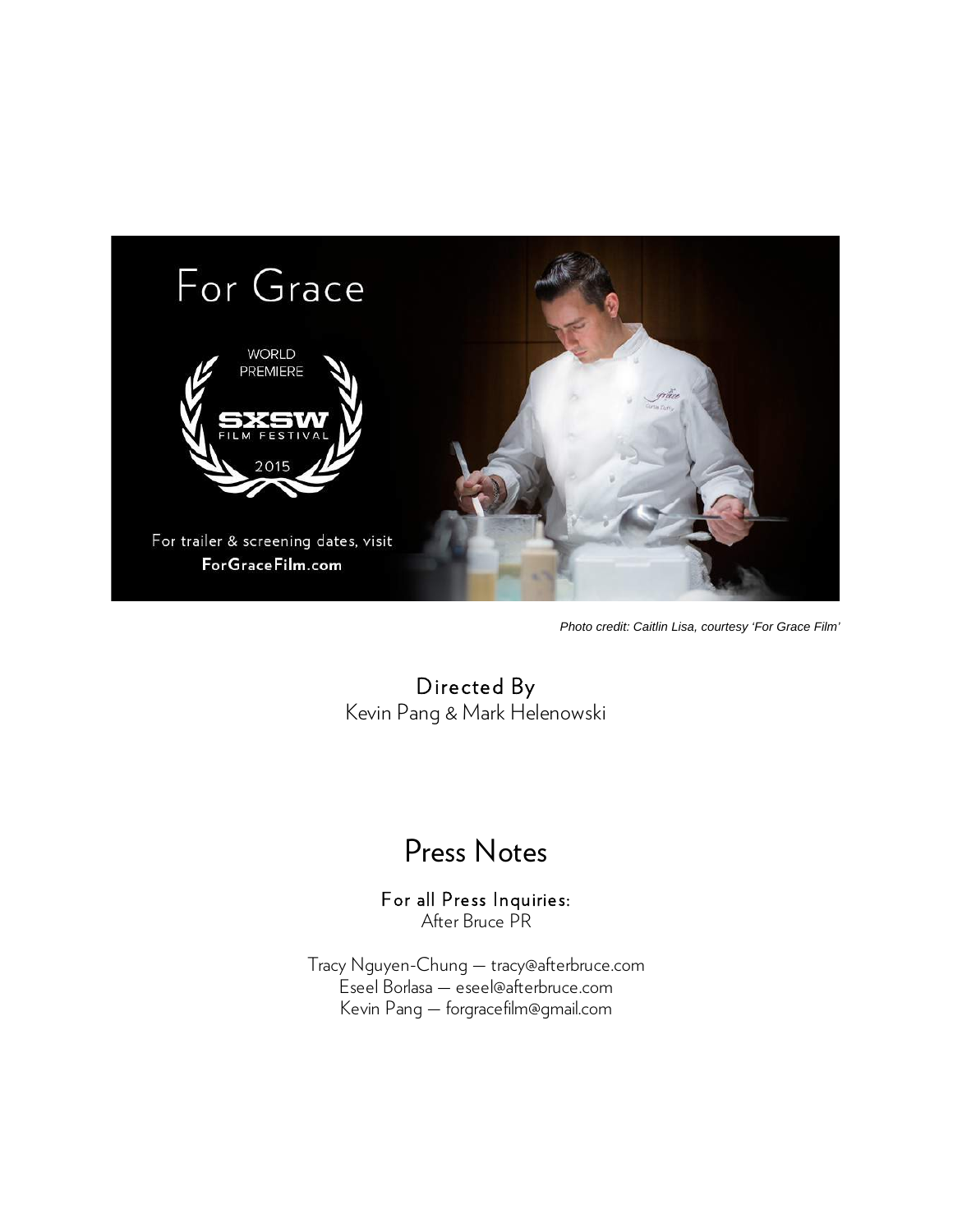# For Grace

The kitchen became Curtis Duffy's refuge after an unimaginable tragedy. Now as one of the country's most renowned chefs, he's building his dream restaurant — but at another point of personal crisis. A documentary about food, family and sacrifice.

#### **CREDITS**

| Directors                    | Kevin Pang & Mark Helenowski                                                                                                                                                  |  |
|------------------------------|-------------------------------------------------------------------------------------------------------------------------------------------------------------------------------|--|
| <b>Additional Production</b> | Matt Krueger<br>Scott Kaser<br>Matt Knutson                                                                                                                                   |  |
| <b>Featuring Music By</b>    | The Hudson Branch                                                                                                                                                             |  |
| Post Production Audio        | Robert Aquilar                                                                                                                                                                |  |
| Graphics                     | Tim Weidelman                                                                                                                                                                 |  |
| Archival Media               | Chicago Tribune<br><b>WBNS-TV</b><br>Columbus Dispatch<br>Windy City Live   WLS-TV<br>Nick Kokonas<br>Curtis Duffy<br>Michael Muser<br>Johnstown-Monroe Local School District |  |
| Technical Info               | TRT: 92 minutes<br>Exhibition Format: DCP, Blu-Ray, DVD, Quicktime<br>Aspect Ratio: 16:9<br>Shooting Format: HD<br>Color, English                                             |  |
| Distribution                 | Filmbuff: VOD (iTunes, Google Play, Amazon), Feb. 2, 2016<br>Negotiated by Adam Galen + Abby Davis of Preferred Content                                                       |  |

#### Press Inquiries:

Tracy Nguyen-Chung + Eseel Borlasa After Bruce PR pr@afterbruce.com 503-701-2115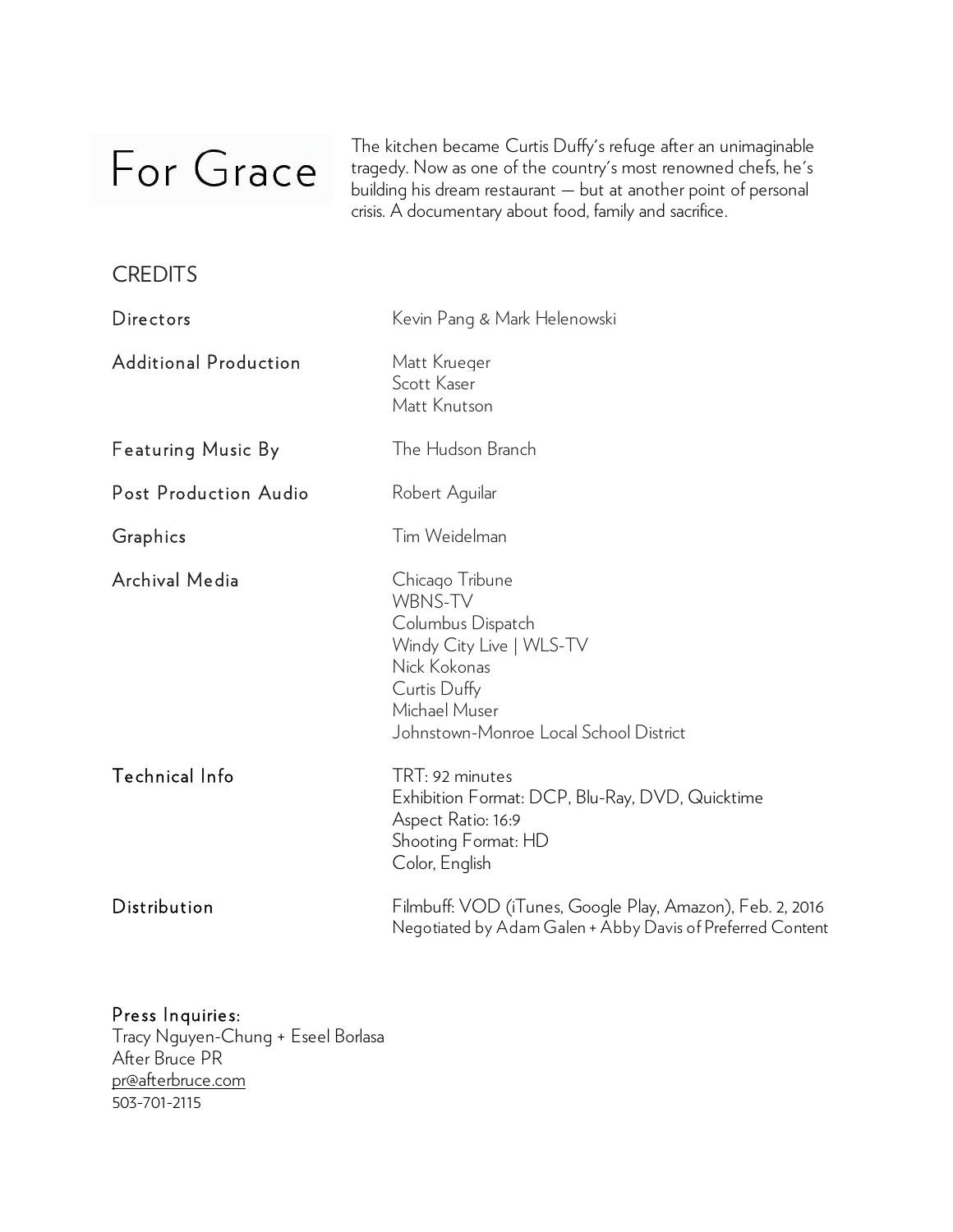

## **LOGLINE**

An acclaimed chef emerging from a tragic childhood now finds himself at a crossroads: Opening the best restaurant in the world, or saving what remains of his crumbling family.

#### **SYNOPSIS** *(Long synopsis provided below)*

Curtis Duffy, a teen who fought and stole for the thrill, discovered his place in the kitchen after a home economics teacher nurtured his talents. After an unimaginable tragedy involving his parents, Duffy doubled down on his cooking career. Soon, his intense drive earned him accolades as one of the country's most renowned chefs. But as he began building his dream restaurant in Chicago, called Grace, Duffy found himself in another point of personal crisis: His laser focus cost him his marriage and two young daughters.

For Grace is a documentary about food, family, sacrifice, and the journey from concrete box to opening night of one of the world's most acclaimed restaurants.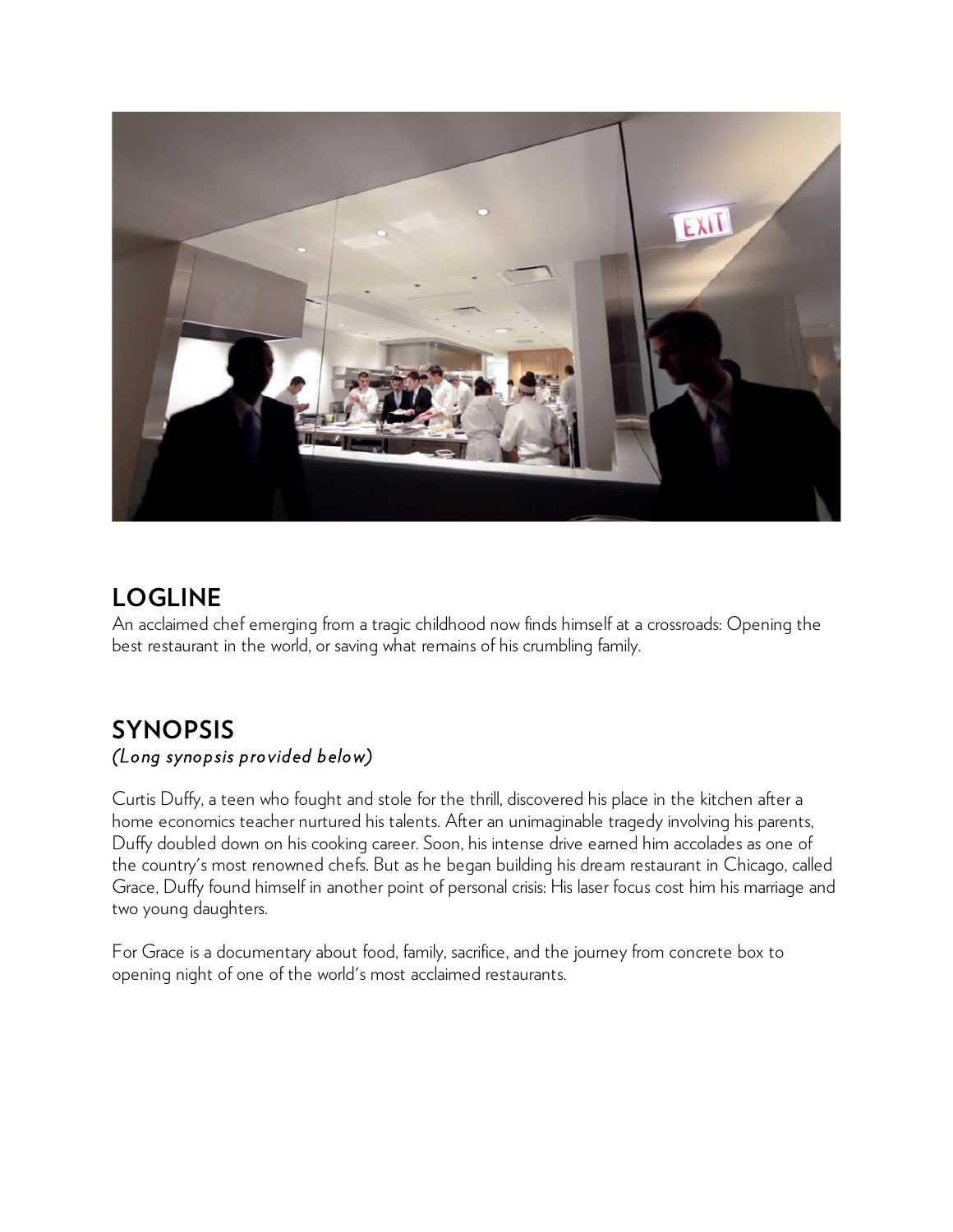## **DIRECTORS' STATEMENT**

The original premise of FOR GRACE was a 20-minute short film for the Chicago Tribune website about the mechanics of opening a fine-dining establishment. Curtis Duffy, who worked in some of the country's most important kitchens, was building his own restaurant and allowed us to film the process. But as is the case with most restaurant build-outs, delays reared its ugly head. What was intended for eight months of construction took 18. Eventually, we got tired of filming blueprints and electrical wiring, so we started asking about his upbringing. That's when the film took a 90-degree turn. Where he came from, his childhood turmoil, and the irony of how it ripped apart his current family — forgive the cliché, but there was something Shakespearean in its tragedy. At the same time, there were hopeful qualities in his quest to become the best chef in the country. Bingo: Right then, we knew we couldn't tell the story in just 20 minutes.

We both agreed early on that focusing strictly about food was the wrong approach. This couldn't be a documentary directed solely at foodies; we wanted a film that would resonate with our mothers. That meant relating to people through shared human experiences rather than highlighting high-end dishes and rare ingredients. There were a number of these we wanted to capture: the drive for perfection; the sacrifice required to achieve a dream; the Sisyphian strive for balance. We find the most compelling stories are usually about people with a lot at stake. Curtis Duffy fits the bill.

On a fundamental level, we wanted to give viewers a behind-the-scenes peek into the world of luxury dining, where dinner for two cost upward of \$700. The restaurant's attention to detail can be mindboggling (spending nearly \$100,000 on chairs; their NSA-like background research on every customer). As movie lovers who enjoy a good narrative yarn, we wanted to tell the story of a character who emerges from unimaginable tragedy to find grace  $-$  literally  $-$  in the kitchen ... albeit at a price. As directors, we wanted to show fellow journalists, filmmakers and storytellers that two underdogs with DSLR cameras and no previous documentary experience can, indeed, make a movie that premieres at South by Southwest.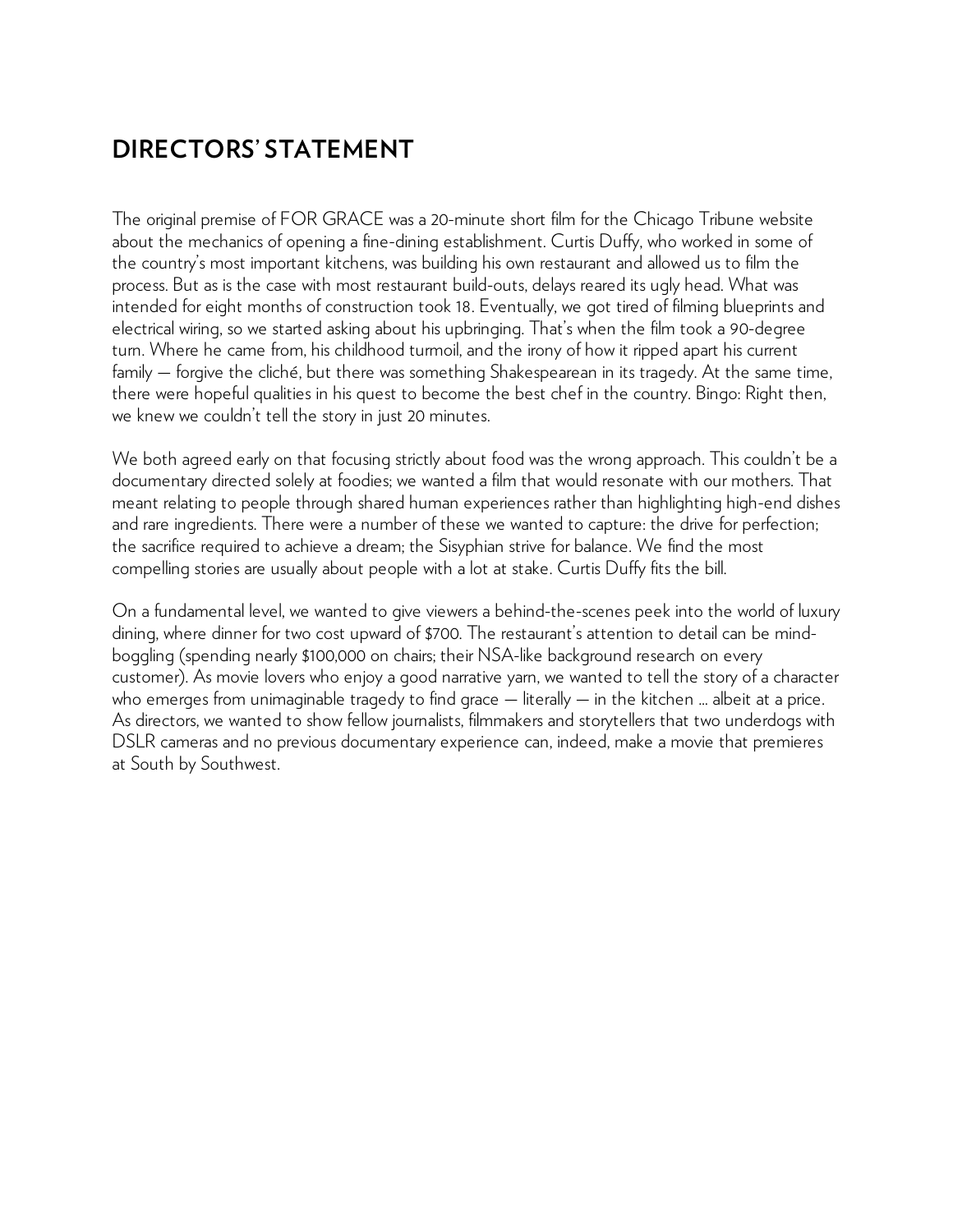## **FILMMAKERS**

#### Kevin Pang | Co-Director, Producer

Kevin Pang is a filmmaker and features writer. He spent the last decade as a food writer at the Chicago Tribune. He is a four-time nominee for the James Beard Foundation Award, including a 2010 win for his television series y dinCheeseburger Show.for two cost upward of \$700. ThFair, Saveur, Lucky Peach magazine, and has contributed to "This American Life."

#### Mark Helenowski | Co-Director, Producer

Mark Helenowski is a Chicago-based documentary and commercial filmmaker. He received a Student Emmy from the National Academy of Television Arts & Sciences, and he has created commercial content for Gatorade, Nike, Virgin and United Way. This is his first feature-length film.

## **PRAISE FOR THE FILM**

"...An impressively slick and surprisingly captivating piece of work." *—Joe Leydon,Variety Named one of "13 Breakout Movies at the SXSWFilm Festival"*

"One of the best movies about the restaurant industry I've seen ... I can't stop thinking about it." *—Marcus Leshock,WGN-TV*

"An elegant, moving film about the healing power of art, in this case, art you can eat." *—Peter Sagal, host of NPR's'Wait,Wait...Don't Tell Me!"*

"Go see this movie." *—SteveCavendish, The Nashville Scene*

"'For Grace' tells an incredible and incredibly moving tale." *—Bethany JeanClement, The Seattle Times*

"In the already overcrowded subgenre of documentaries about foodies and restaurants, 'For Grace' stands heads and shoulders above even its closest of comparable films." *—AndrewParker, Toronto Film Scene*

"'For Grace' is sweet and brutal and smart and beautiful. If ever a movie made you root for a chef, a restaurant, and a human being, this is the one — but the film manages that trick without a single false step or maudlin frame. Every emotion it provokes, from devastating sadness to supreme euphoria, is earned the old-fashioned way: through great storytelling."

*—Jeff Ruby, Chicago magazine*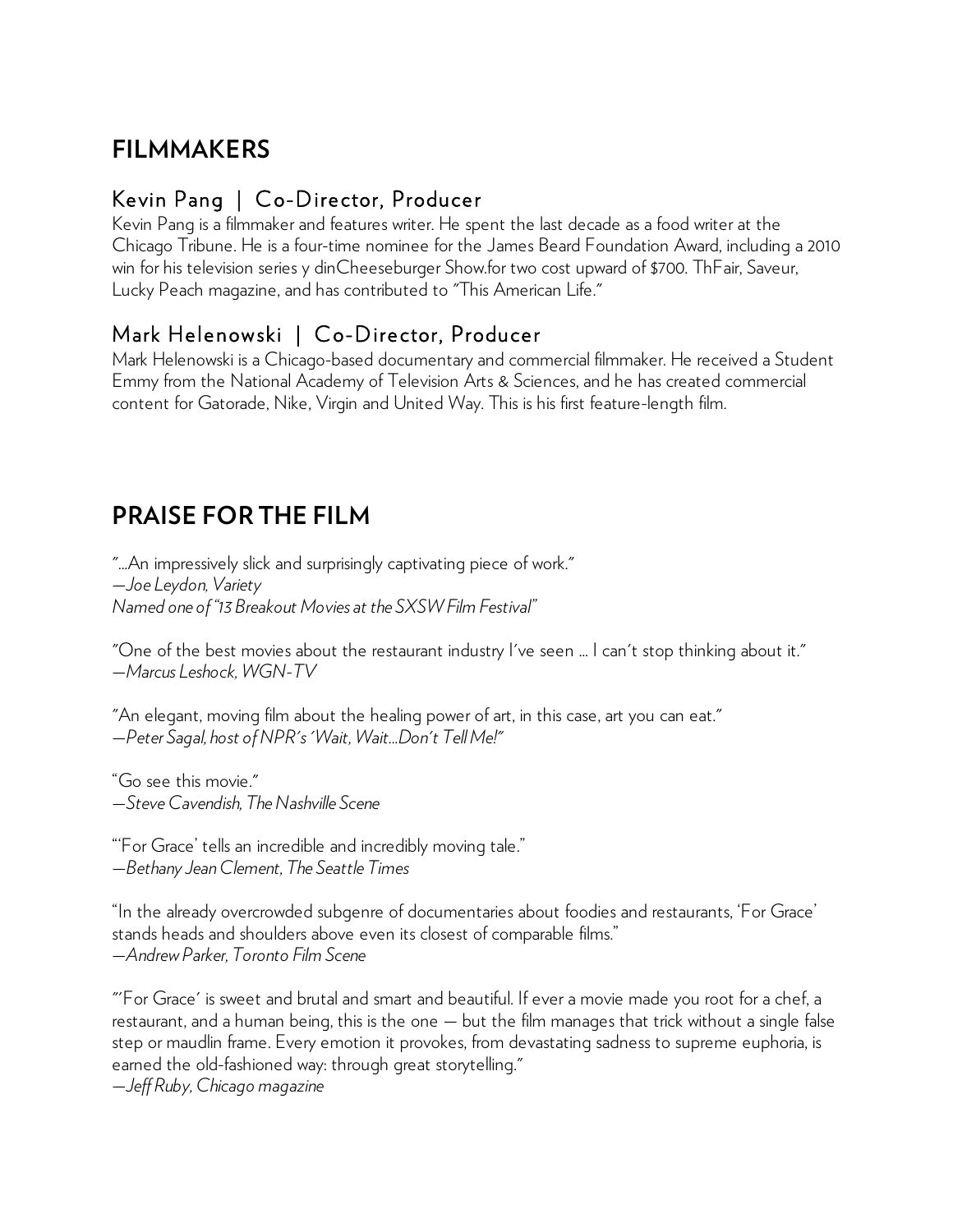## **SUBJECTS**

### Curtis Duffy

Born and raised in Columbus, Ohio, Curtis Duffy knew at a young age that he had a passion for cooking. After completing culinary school, he relocated to Chicago to pursue a career in fine dining at the esteemed Charlie Trotter's. Duffy spent three years at Charlie Trotter's before leaving to work at Trio, where he met Chef Grant Achatz; A few years later both chefs left to open Alinea. Duffy later took his skill set to Avenues, where he garnered many accolades including Two Michelin Stars.

In mid-2011, he left Avenues to begin working on his own restaurant, Grace, which opened in late 2012. At Grace, Duffy's culinary style — elegant, graceful cuisine — is showcased. He puts ingredients at the forefront and draws on his wealth of experience in a way that employs technique to enhance flavor.

Since opening Grace on December 11, 2012, Duffy and the restaurant have been awarded many accolades, including Three Michelin Stars in the Chicago 2015 and 2016 Guides, AAA's Five Diamond Rating, Forbes Travel Guide's 5 Star Rating, Robb Report's Best Restaurant in the World 2013, Chicago Magazine's Best New Restaurant, and Eater National's Chef of the Year.

#### Michael Muser

Originally from Chicago, Michael Muser moved to California at a young age. While studying at California State University - Chico, Muser worked in restaurants to support himself and took the opportunity to learn more about wine. After graduation, he devoted his life to oenology. He took a hands-on approach to his studies and spent time traveling throughout Europe. There he worked harvest in Burgundy and Champagne, learning first-hand the winemaking process before coming to Chicago to join The Peninsula Chicago, as Wine Director and Sommelier. He built the beverage lists for the hotel's three restaurants, its bar, and for all catering functions and private events. At Avenues, Muser met Chef Curtis Duffy, and in 2011 the two began plans to open Grace.

Since opening Grace on December 11, 2012, Muser and the restaurant have been awarded many accolades, Three Michelin Stars in the Chicago 2015 Guide, AAA's Five Diamond Rating, Forbes Travel Guide's 5 Star Rating, Robb Report's Best Restaurant in the World 2013, Chicago Magazine's Best New Restaurant, and one of Food and Wine's 2014 Sommeliers of the Year.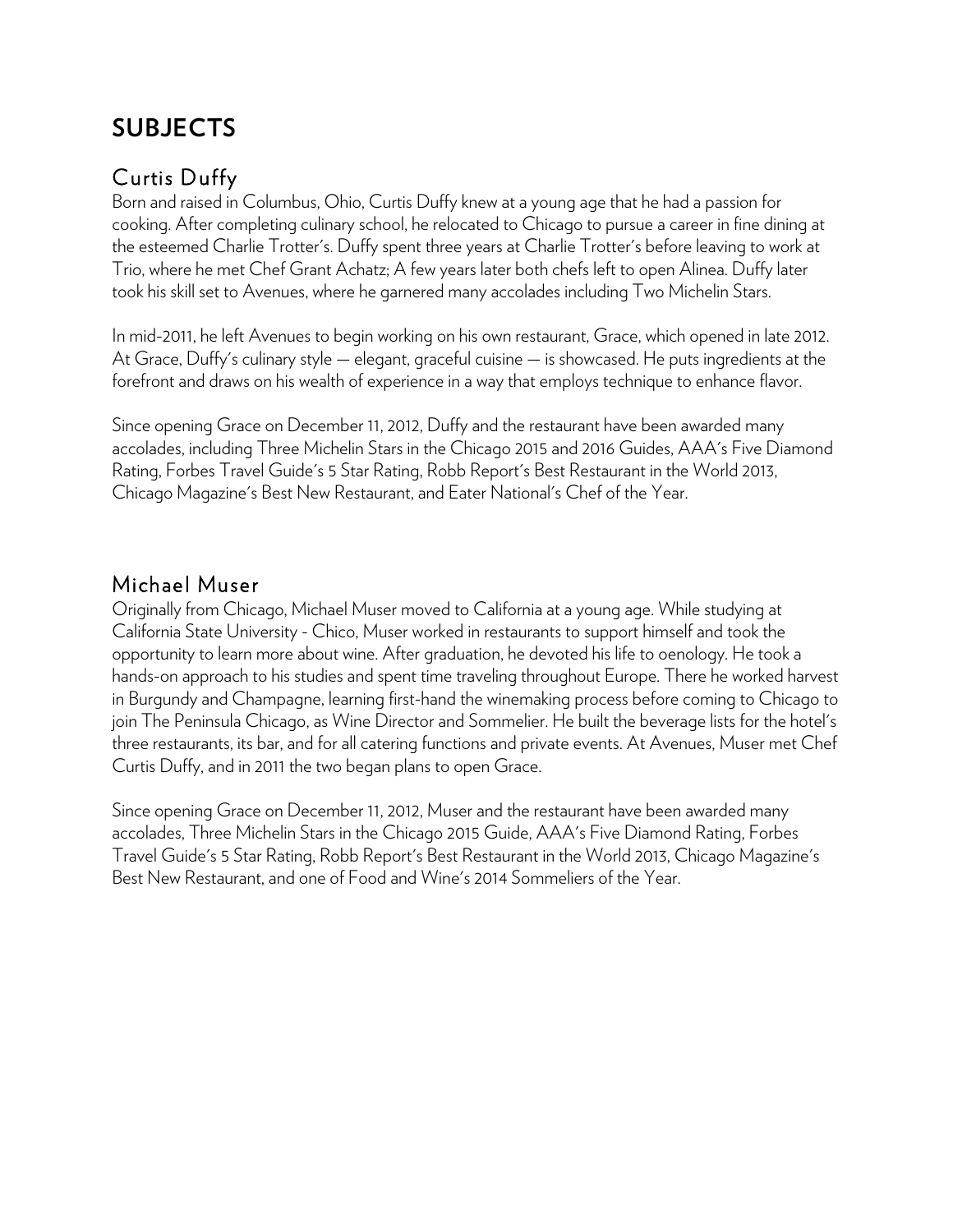

## **LONG SYNOPSIS**

On the surface, it's a film about the building of a restaurant, from an ambitious chef named Curtis Duffy who has aspirations of becoming the best in the country. He was the number two chef at Alinea, the Chicago restaurant once named by Gourmet magazine as 'the best restaurant in the country.' When he set out on his own at The Peninsula Chicago hotel, Duffy garnered two coveted stars from the international Michelin dining guide. Now he wants that elusive third and final star, a designation Alinea has already earned, and Duffy believes he can only achieve this by building his own restaurant from the ground up.

'For Grace' is about Curtis Duffy building his dream restaurant at the worst time of his personal life. His 11-year marriage has crumbled from his devotion to cooking. He works 18-hour days, on nights and weekends, and only sees his young daughters walking them to school each morning. 'This will be the first Christmas I won't wake up to see them running around the house, opening up their presents. It's going to be painful,' says Duffy about his divorce. 'This lifestyle, there is no balance. You can't be great at something and put 100% into it without sacrificing something else.'

It's not the first time Duffy experienced the trauma of divorce. His father abused his mother, and that violent streak seeped into Curtis himself. Growing up in Central Ohio, Curtis got in fights with neighborhood kids, and he would steal for the thrill. It wasn't until he entered middle school and enrolled in home economics that his life changed. There, he met a teacher named Ruth Snider, who recognized a cooking talent in the boy and nurtured him. Meanwhile, the fighting continued at home. Duffy found a job at a local diner peeling potatoes and washing dishes, and the kitchen became a refuge from his violent family.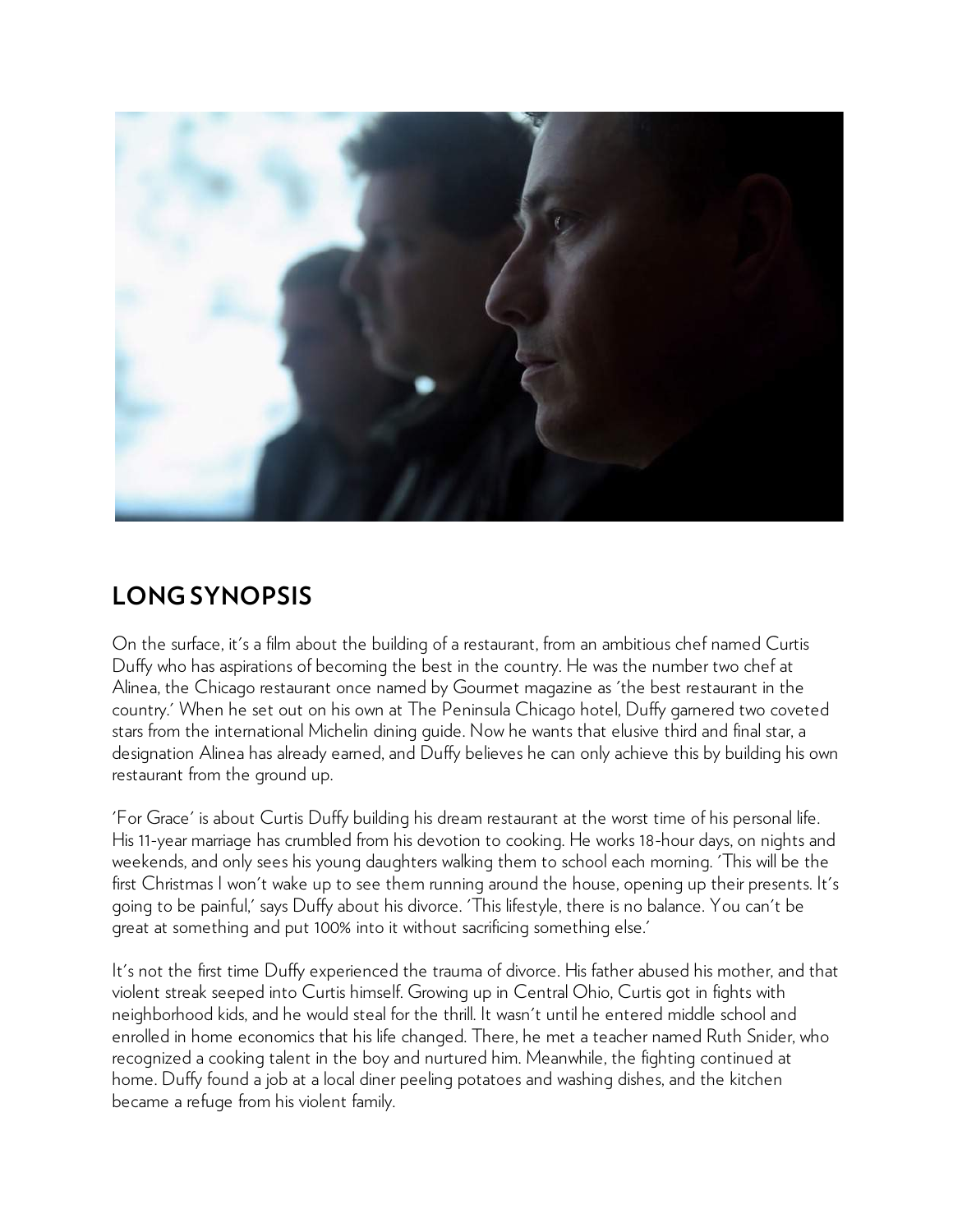On the day their divorce would become finalized, Robert Duffy pleaded to his wife Jan to reconsider. She said no. Robert Duffy returned hours later with a shotgun and kidnapped Jan at her workplace. He held her hostage at his home for 10-plus hours until the Licking County Sheriff's Department entered with a SWAT team. But it was too late. Robert Duffy shot his wife, and then himself. The next day, Curtis discovered a suicide note in his father's home. It was addressed to Curtis only. The note was prescient. 'If you ever get married, take time to love your wife,' Robert Duffy wrote to his son. 'She will be the most important person in your life.'

The murder-suicide of his parents emboldened Curtis Duffy to double down on his cooking career. Every night, he dreaded the end of his kitchen shift, when he had to return to his new reality. But one person was there to be his crying shoulder. His home economics teacher, Ruth Snider, grew closer to Duffy. She became a surrogate mother to him. On the night before Duffy left for his new career in Chicago, she said, 'I love you,' and he replied the same, natural as an exhale.

Curtis Duffy would become one of Chicago's most renowned chefs. When he set out to build his own restaurant, he named it Grace after his daughter Eden Grace. Duffy and his business partner and best friend Michael Muser thought the restaurant would take nine months to construct. 'For Grace' tracks the mechanics of opening a luxury restaurant, where dinner for two costs upward of \$700. No detail is overlooked. Chairs costs \$1,000 each, the custom kitchen \$500,000 and each of the four bathrooms were designed to reflect the four seasons. But unexpected cost overruns delayed the opening by a year. Frustrations mounted for Duffy and his team.

The impending divorce also weighed on Duffy. The workout fanatic began gaining weight and gray hairs sprouted behind his ears. He averaged four hours of sleep a night. As opening day of Grace inched closer and closer, Duffy realized his soon-to-be ex-wife, daughters, sister and brother wouldn't be present to celebrate. There was only one person who would be there. His home economics teacher Ruth Snider would fly in from Ohio. The film culminates in the emotional reunion of Duffy and Snider on the grand opening night of Grace.

'For Grace' is about relationships, family, sacrifice and food. It reveals how Duffy, named Chicago Tribune's 2013 Chef of the Year, composes the intricate dishes that have garnered him multiple James Beard Foundation Award nominations. It's about how cooking rescued Curtis Duffy, and how cooking ultimately exacted a price.

The documentary was produced by filmmakers Kevin Pang and Mark Helenowski. Musical scoring was composed by Chicago indie-rock band The Hudson Branch.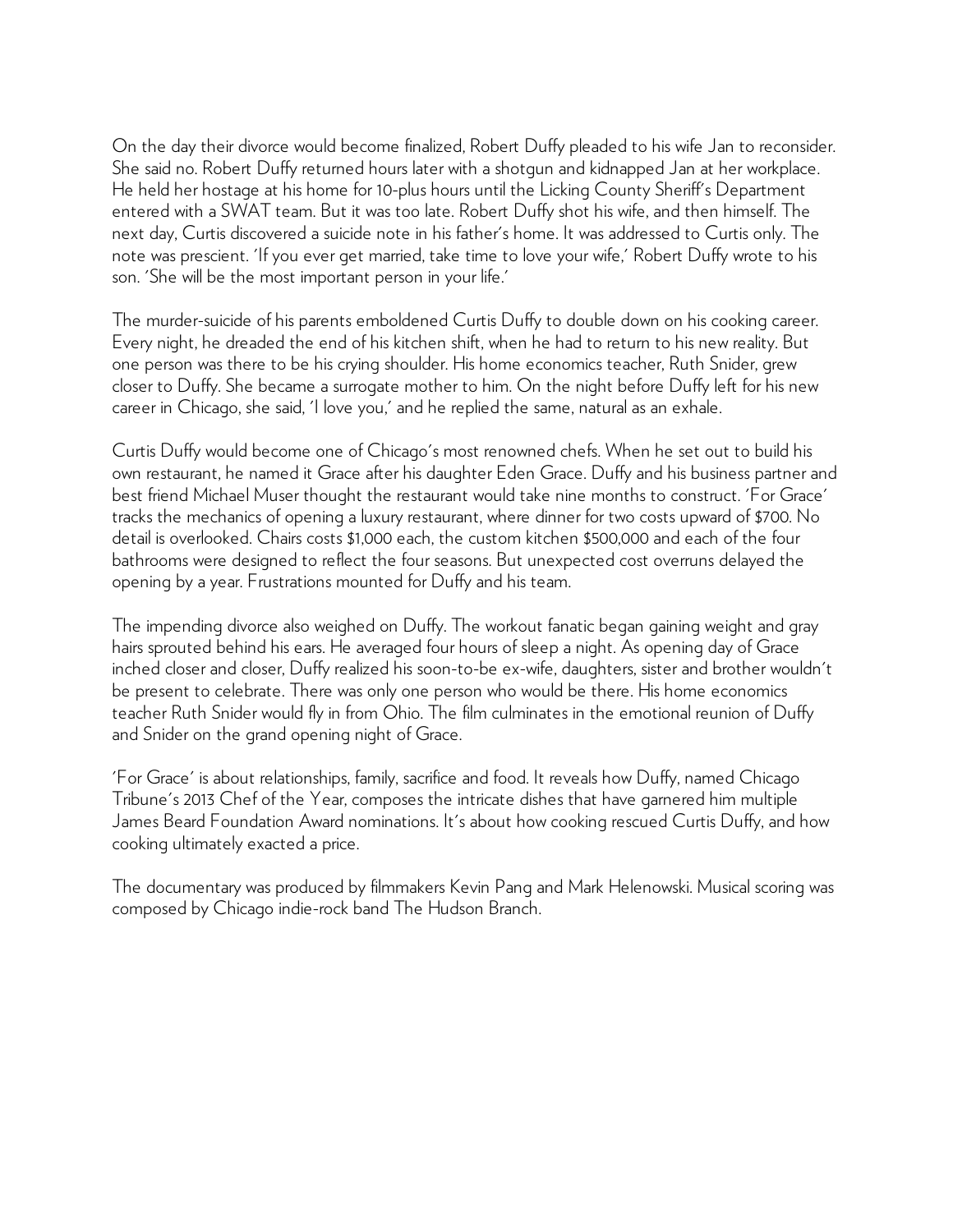## **PRODUCTION TIMELINE**

| June 2011        | Pre-production begins                                                        |  |
|------------------|------------------------------------------------------------------------------|--|
| June 2011        | Principal photography begins                                                 |  |
| <b>July 2012</b> | Post-production begins                                                       |  |
| November 2014    | Last scene filmed                                                            |  |
| March 2015       | World premiere at SXSW Film Conference & Festival                            |  |
| April 2015       | International premiere at Hot Docs Canadian International Documentary        |  |
|                  | Festival                                                                     |  |
| October 2015     | Chicago premiere at Chicago International Film Festival, named "Best of the  |  |
|                  | Fest: Audience Favorite."                                                    |  |
| October 2015     | Announced digital distribution deal with Filmbuff. Film will be available on |  |
|                  | VOD platforms, including iTunes/Google Play/Amazon starting Feb. 2, 2016     |  |

## **PRODUCTION NOTES**

Kevin Pang and Mark Helenowski followed Curtis Duffy between June 2011 and December 2012. In total, the documentary took 3 years, 4 months to produce. As a 2-man operation, Kevin and Mark shot every scene in the movie, edited, mixed sound and color corrected.

The film is based on the front page Chicago Tribune profile on Curtis Duffy by Kevin Pang. The story was included in the 2013 "Best Food Writing." Read the story at chicagotribune.com/curtisduffy

On November 11, 2014, Grace was awarded three stars from the renowned Michelin Guide, the highest honor bestowed on a chef. They are one of 12 American restaurants and 115 worldwide to receive the coveted designation. A new epilogue was filmed capturing the moment they received the news.

Filmed on Canon DSLR cameras

Edited on Adobe Premiere Pro 6.0, iMac

Graphics created with Adobe After Effects